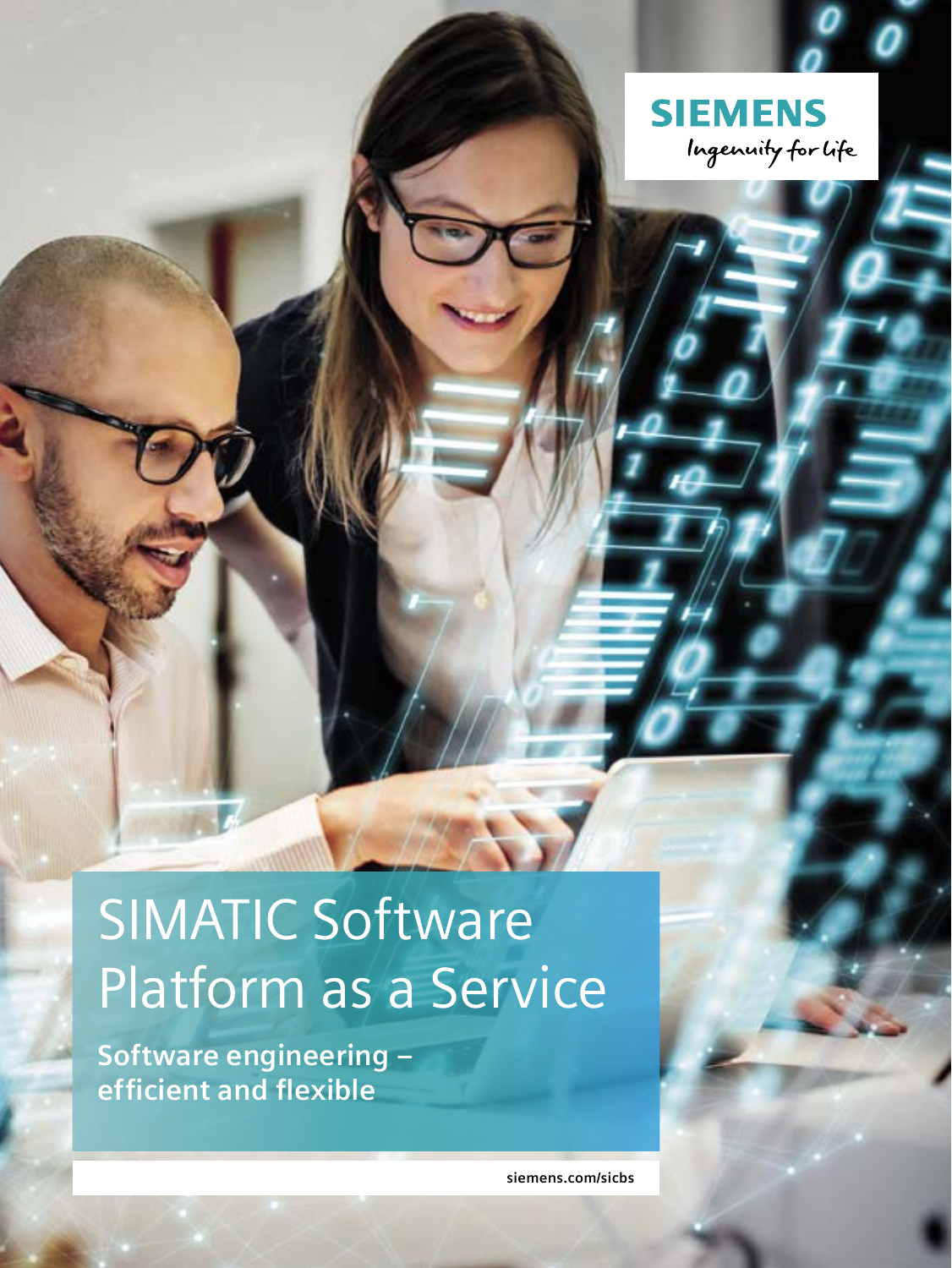Tapping potential with cloud computing – the technology trend in IT – also for design and operation of control systems.

0001 1100 1111 0 10010 0011 010

## Customized engineering infrastructure

Cloud computing makes it possible to provide virtual resources according to demand – in a central IT infrastructure (cloud) – and to bill resources actually required, such as computing power, duration of use and bandwidths, according to use.

Combined with the various cloud service models, Platform as a Service (PaaS) is the ideal cloud service for efficiently providing programming environments and developer tools.



Cloud-based engineering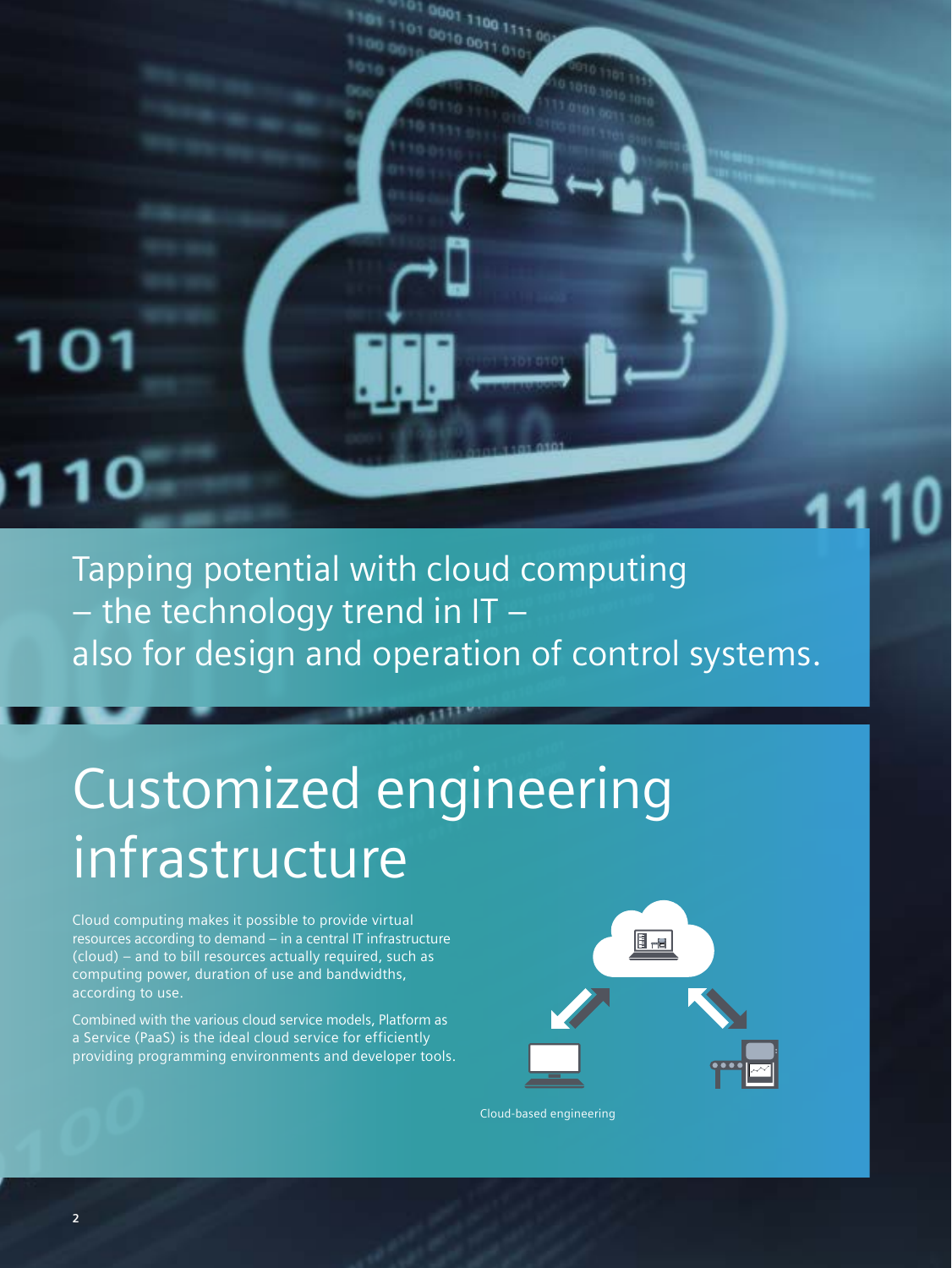## Cloud computing applications and services

**IT infrastructures are made available in a pool via a network using cloud computing, so that computer resources such as memory, applications or services can be accessed quickly from anywhere.**



## **Individual cloud application models**

## **Private cloud**

Provided for a single organization and operated inside or outside the building.

### **Public cloud**

Available to the public and can be used by any person or any company.

### **Hybrid cloud**

Consists of a private, public and / or community cloud. Hardware and software are used differently, depending on the type of services.

### **Virtual private cloud**

Allows providers to appropriately manage private cloud computing in a public cloud environment.

#### **Cloud services for different service models**

### **SaaS**

User access to software collections and application programs.

### **PaaS**

User access to programming or runtime environments with flexible, dynamically adaptable computing and data capacities.

### **IaaS**

User access to virtualized computer hardware resources such as computers, networks and memory.



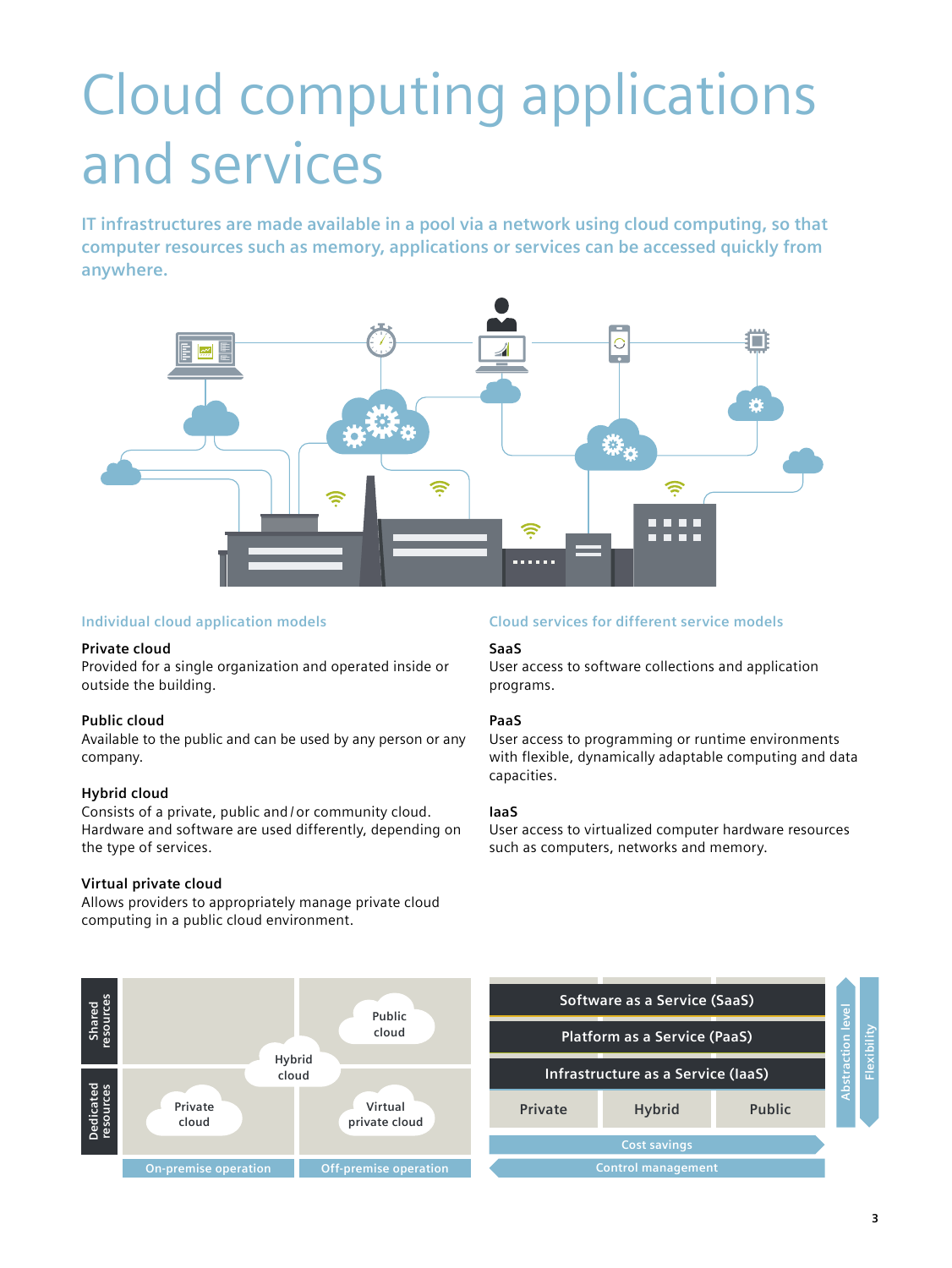# Engineering – efficient and flexible



**SIMATIC Software Platform as a Service offers a cloud-based IT infrastructure with pre-installed and fully configured SIMATIC software.**

**This engineering environment for the SIMATIC PCS 7 process control system allows a short-term and flexible use, which is limited in time.**

## **Cloud Platform**

The virtual IT infrastructure in the data center of the cloud service provider provides all necessary resources, such as computing power, memory, networks, etc.

User-friendly tools are also available for managing the service.

The cloud platform provides functionally separated zones for different tasks while the service is being used.

## **Virtual Appliances**

A virtual application consists of a pre-configured operating system and the desired application software.

SIMATIC Software Platform as a Service currently offers different SIMATIC PCS 7 versions as fully configured virtual appliances.

A virtual appliance can also be adapted to individual needs during use, e.g. by installing additional software.

**Cloud Resources Customer** 



**Project App**







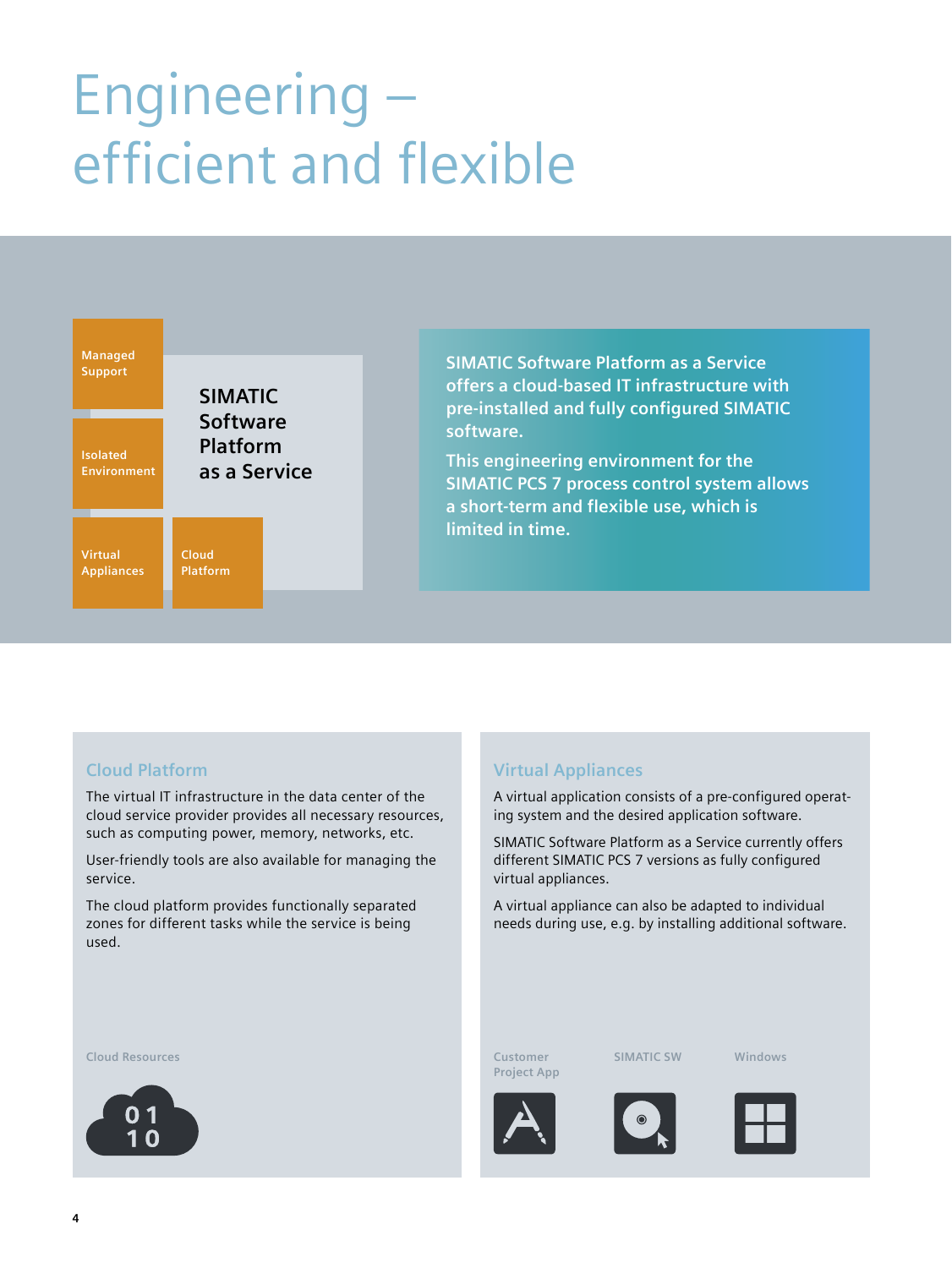## – implemented with innovative cloud technologies



Cloud platform – structure and functions

## **Isolated Environment**

A virtual appliance and the corresponding customer access are made available in the standard security zone as standard practice.

If the customer needs to be able to use multiple virtual appliances together and at the same time, they can be set up in an isolated environment.

The customer can set up a virtual network between the virtual appliances in this isolated security zone either on his own or with support from a Siemens expert.

## **Managed Support**

### **Administration**

- ٠ Order execution
- ٠ Access control
- ٠ User management
- ٠ Software / template management

## **SIMATIC Remote Support**

The Siemens experts in the Remote Service Center are happy to provide assistance while the service is being used and answer all questions related to the SIMATIC engineering software.



#### **Isolated Security Zones Remote Service Center Experts**

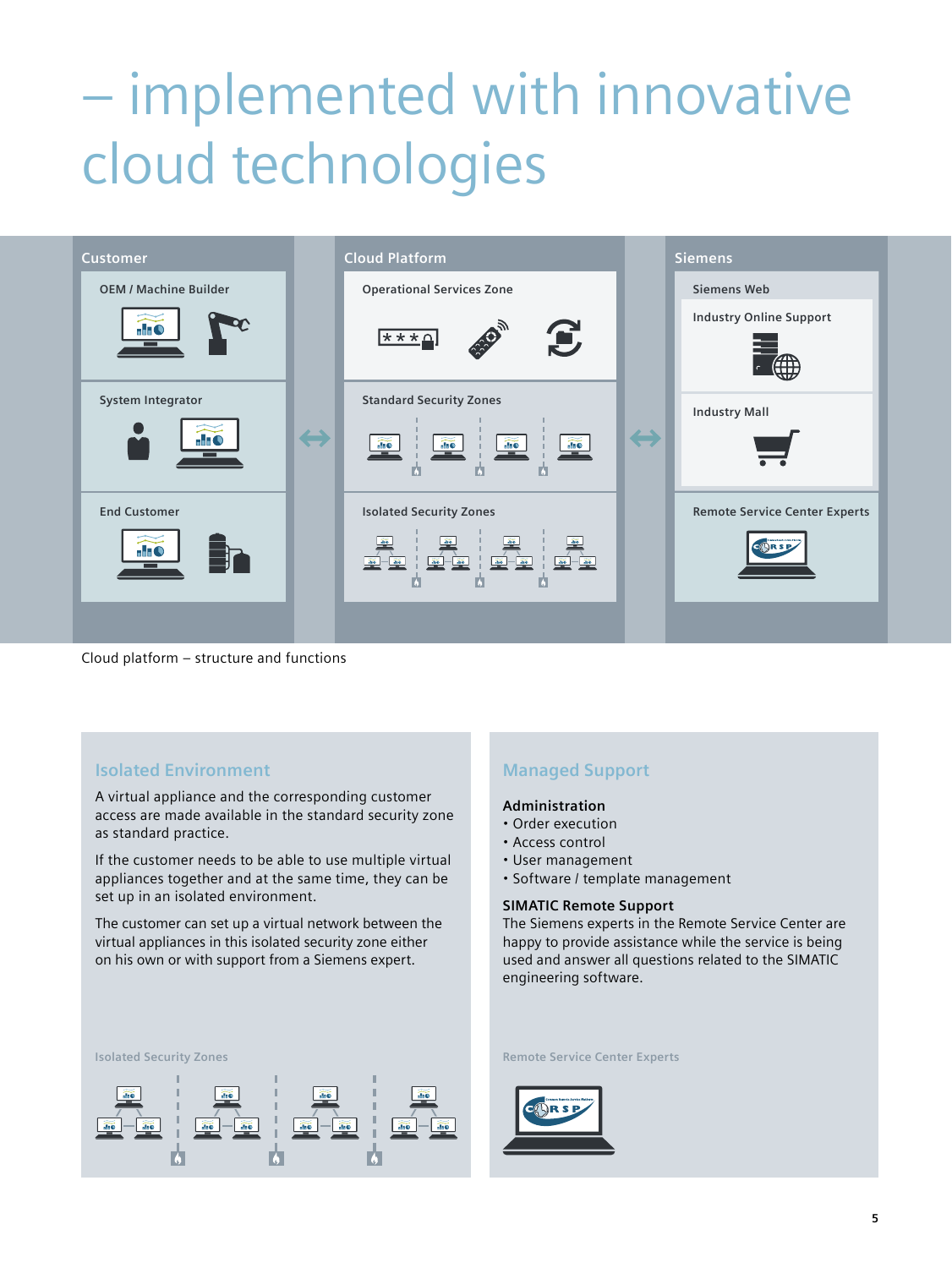# Your benefits in the applications

## **Engineering and test environments**

A large number of SW versions are necessary for the maintenance, upkeep and upgrading of existing automation systems and to ensure a long plant lifecycle. It can be very time-consuming and costly to install the software components, including the legacy Microsoft operating systems, on PC hardware.

With SIMATIC Software Platform as a Service, you can quickly and simply use ready-to-run engineering environments.





### **Software migration and upgrades**

To upgrade a SIMATIC application to a new software version, one or multiple intermediate versions must be used temporarily, installed and configured, depending on the initial version – often only for a short period of time.

You can benefit from the central provision of this software, with no installation required.

## **Operator training systems**

Equipment operators are often not trained on the real equipment but on an operator training system (OTS), which is also used to train engineers and product developers in various tasks.

Individual simulation software makes it possible to simulate the entire process based on stored process engineering modules.

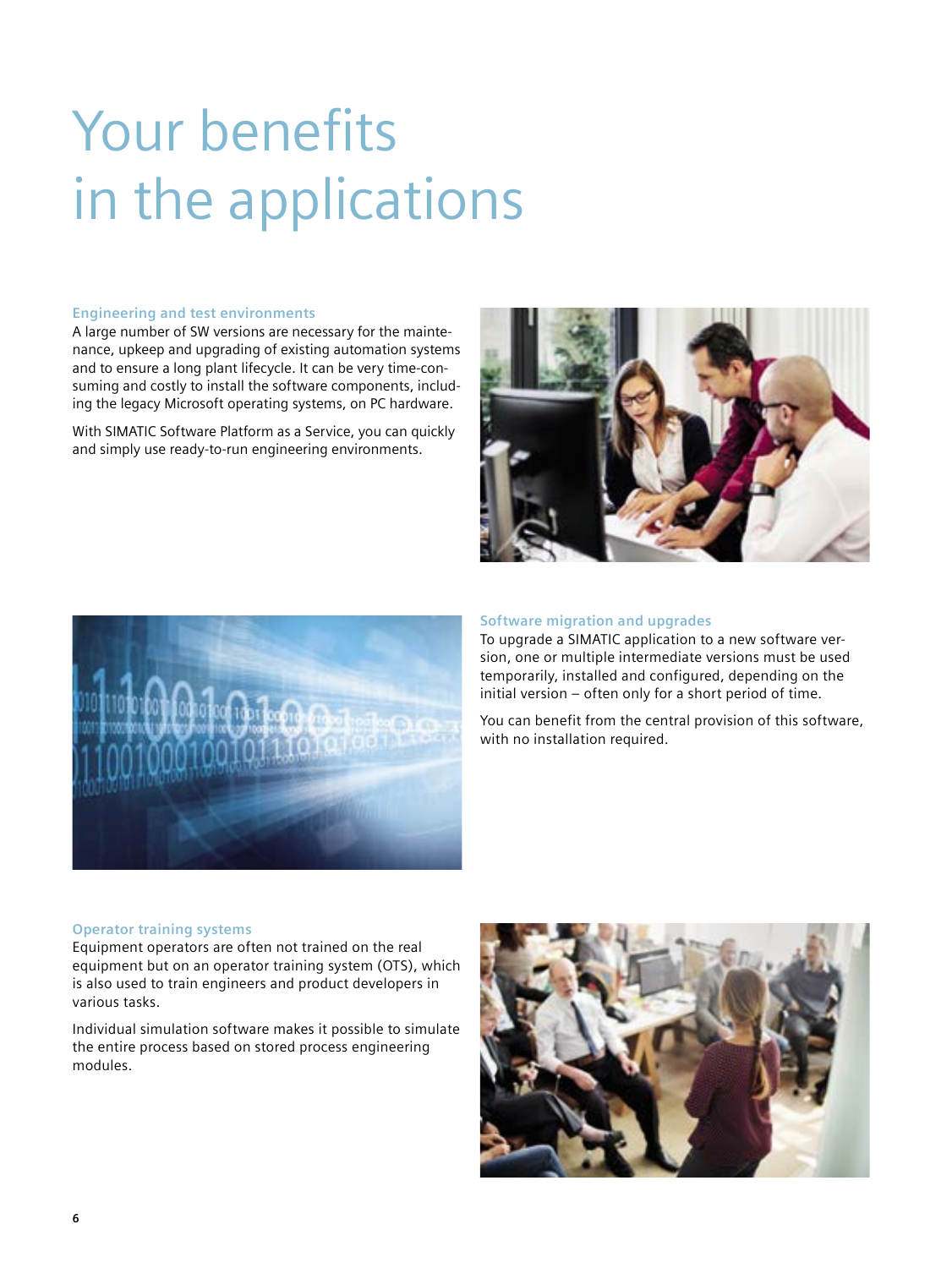# Benefit from cloud computing

## **Ready to run**



**The availability of a standardized test and development environment cuts costs for setting up and configuring the infrastructure.**

## **Flexible use**



**The flexible use of distributed engineering resources permits multi-project and multi-user engineering independently of location.**

**Pay per use** 



**A demand-oriented price model reduces the investment costs to the actual use.**